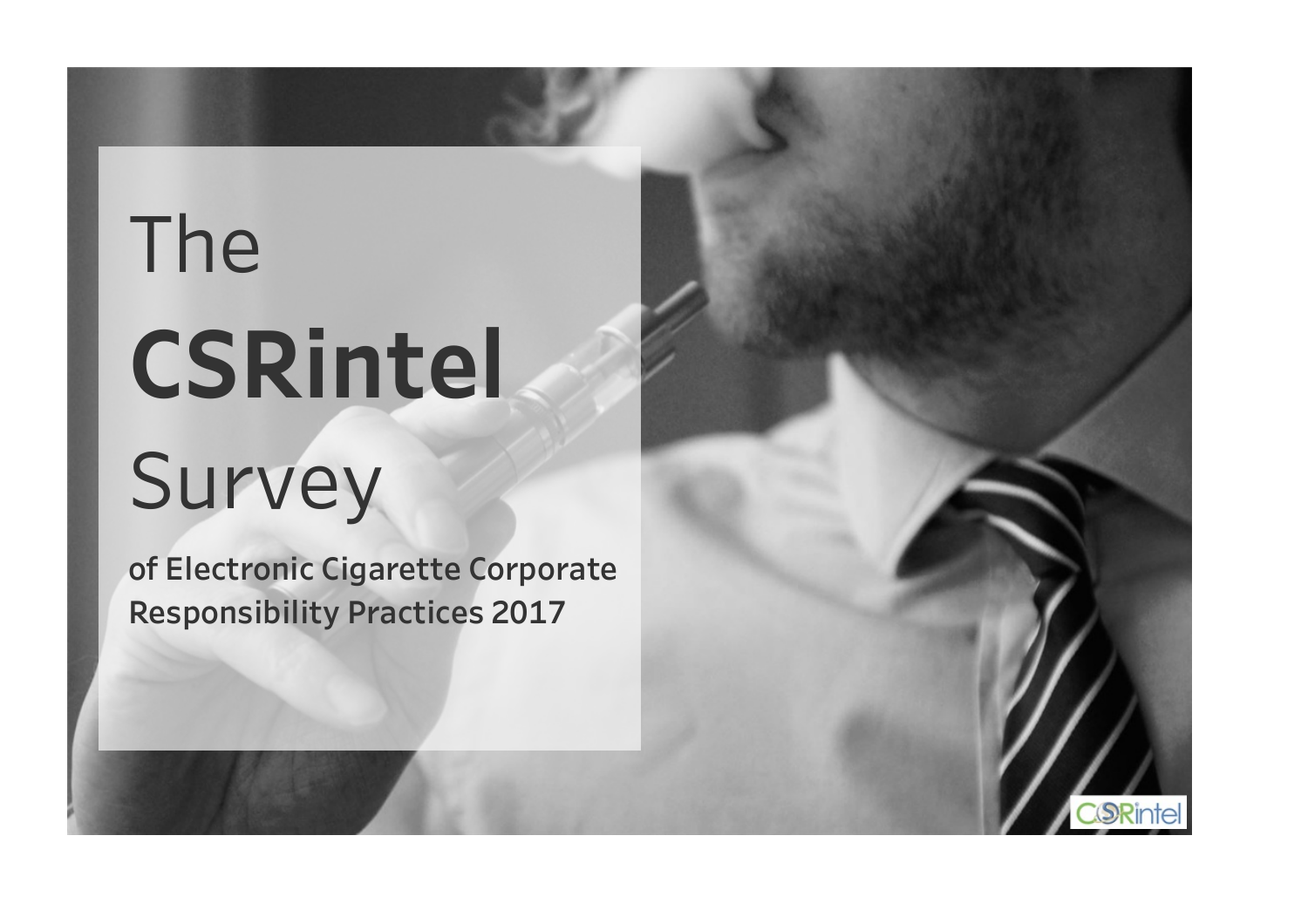### About the survey

The CSRintel Survey of Electronic Cigarette Corporate Responsibility Practices 2017 was conducted in order to study user perception and preferences regarding CSR practices prevailing in the Electronic cigarette sector. The purpose of the survey was to understand how users perceive the practices prevailing within this sector as it becomes increasingly mainstream and acquires the potential of replacing traditional tobacco products.

The data collection took place between Quarter 2 and Quarter 3 of 2017. In order to capture user perceptions, our team approached potential survey respondents through social media channels such as Facebook, Twitter and Instagram, specifically identifying individuals who represented an enthusiastic sub-segment of Electronic cigarette users. We anticipate that in this manner the respondents represent user voices that comprise an important segment of consumers that not only follow the developments in this industry but also are actively engaged in its development and evolution.

Although our survey was administered worldwide without specifically targeting any particular country, USA (76%) , Canada (11%) and UK (6%) were most widely represented in our respondent demographics. Other countries that comprised 7% of our sample included respondents from Finland, Australia, Germany, Norway, France, Ireland, The Netherlands, and India, among others. The survey itself was built and administered through Qualtrics. All our results are statistically significant at 95% level of confidence.



Dr. Tanusree Jain

Tanusree is the Founder of CSRintel and has more than 10 years' experience guiding and consulting with firms across industries to provide non-financial advisory services.

Tanusree is an expert in Corporate Social Responsibility and Corporate Governance with a PhD from ESADE Business School. Tanusree is a faculty at Trinity College Dublin and lectures on CSR, Ethical Business and Governance. Her research on the subject is published in leading research journals of the world. Her opinion pieces feature in news dailies such as The Conversation.

csrintel.com contact@csrintel.com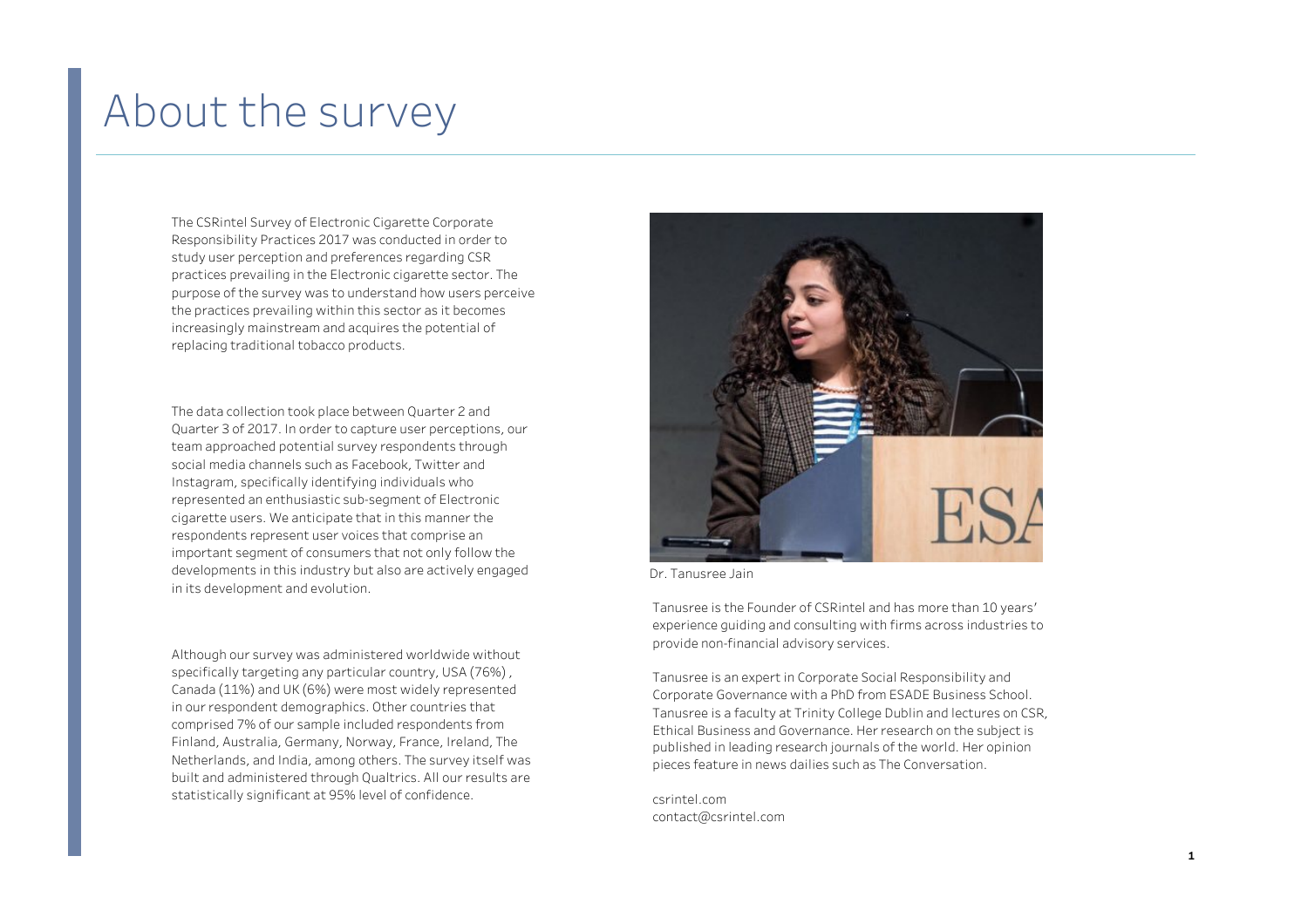

## **The CSRintel Survey**

of Electronic Cigarette Corporate Responsibility Practices 2017



were hand-picked for evaluating user perception and preferences regarding CSR practices prevailing in the Electronic cigarette sector.

the survey took place over Quarter 2 and Quarter 3 of 2017.

covers the USA (76%), Canada (11%), the UK (6%) and others (7%).

Academic researchers of highly reputed Universities were enlisted to design, conduct and analyze survey responses with results measured at 95% level of significance.

Part 1 of the survey assesses consumer behavioral characteristics ranging from past smoking and present vaping behaviors, and the degree and nature of consumer participation and interaction with the E-cigarette ecosystem.

Part 2 of the survey measures the brand awareness and brand preferences of Tobacco and independently owned E-cigarette brands.



Part 3 of the survey captures the degree to which consumers support regulations affecting E-cigarettes and highlights ethical practices expected by consumers.



Part 4 of the survey examines different strategies that can help companies to build brand loyalty among consumers.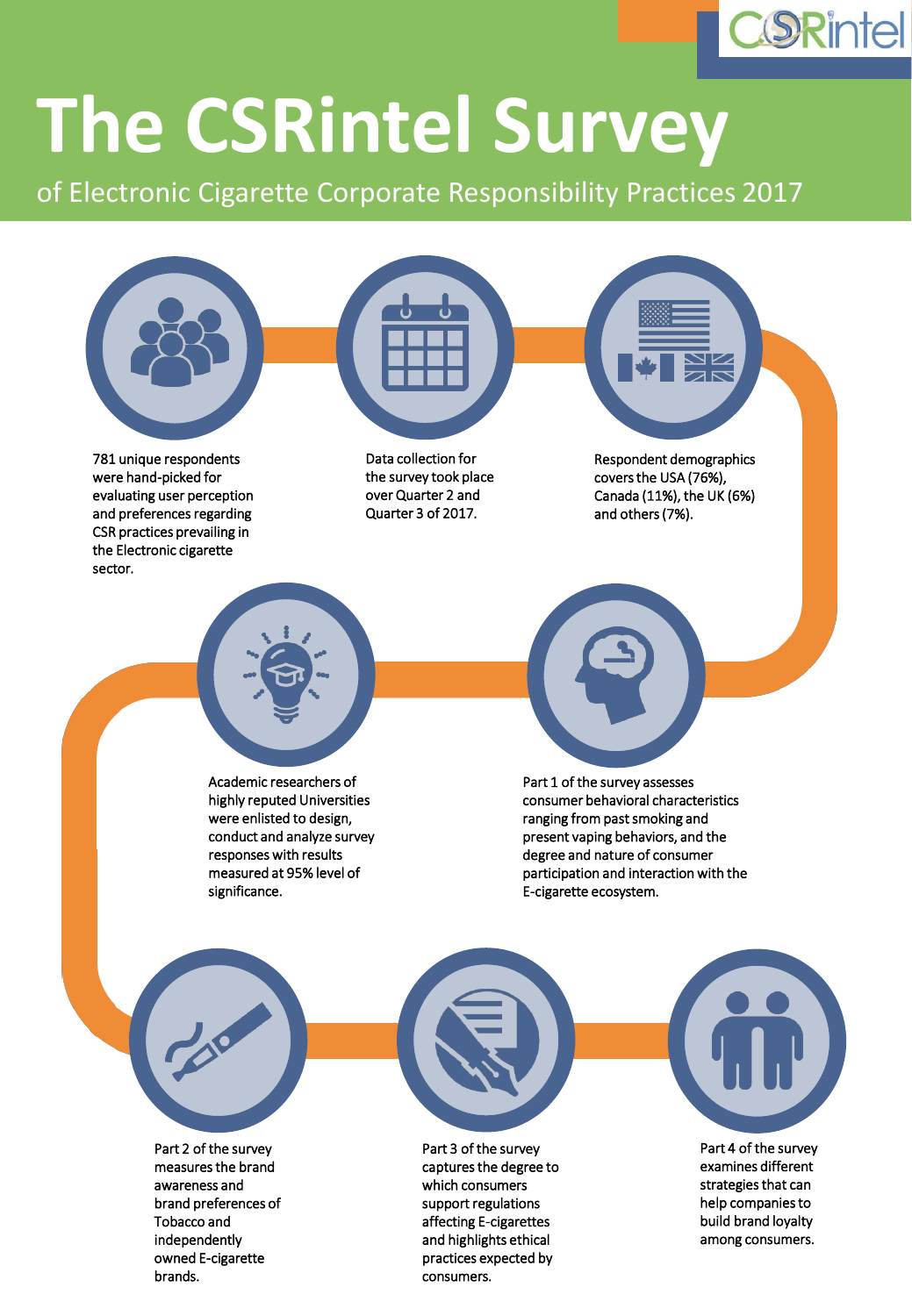## Executive Summary

#### **User Behavioral Characteristics Part**

**1**

- Vast majority of the survey respondents are enthusiastic users of Ecigarettes from the USA, the UK and Canada. Overall, perceptions of 781 adult respondents were included in the survey. Majority of these respondents participate in large number of industry related activities such as following social media websites, and attending vape shows and sector specific conferences.
- A substantial proportion of enthusiastic users switched to E-cigarettes from Tobacco products and have a very positive view of E-cigarettes in general.

#### **User Brand Awareness and Preferences Part 2**

- There is a high degree of brand awareness among E-cigarette enthusiasts. A greater engagement with the E-cigarette industry through stakeholder events and social media activities increases brand awareness amongst users.
- In general, there is a negative perception of Tobacco owned E-cigarette brands. Enthusiasts show a strong preference towards independent E-cigarette brands over Tobacco owned brands.
- $\blacksquare$  It is important to note that despite the largely negative perception on Tobacco owned E-cigarettes, users perceive that Tobacco companies that advocate and introduce nicotine alternative products, such as E-cigarettes, are being more socially responsible than others.

#### **User Perceptions on Sectoral Regulations Part**

**3**

**Part 4**

- The degree of support regulations on E-cigarette industry varies with the nature of the regulation. For example, while E-cigarette enthusiasts widely support warning labels on E-cigarette products, they largely disapprove of restrictions on E-cigarette advertising on mass media and restraints on E-liquid bottle sizes.
- $\blacksquare$  There are certain ethical practices and standards that are highly supported by enthusiastic users. In particular, users deeply care that manufacturers and retailers of E-cigarette products abide by environmental, labour and other quality standards, even when not required by law. In contrast, local manufacturing of products and membership of an E-cigarette association are not viewed as critically important.
- Users tend to conduct background checks before purchasing e-liquid products, especially in relation to the country of origin of the products.

#### **Building User Brand Loyalty**

- $\blacksquare$  At the outset, enthusiastic users have a more positive perception of E-cigarette companies that are engaged in CSR activities. While there are a host of CSR practices that are supported by E-cigarette users, health awareness activities are viewed as most important of these.
- There is a strong association between companies engaging in CSR practices and brand loyalty among users. This is particularly true for E-cigarette companies engaged in health awareness practices.
- $\blacksquare$  There are multiple sources that E-cigarette enthusiasts rely on to gather information on the E-cigarette sector. Interestingly, friends and family are the most trusted source of information in relation to the efficacy of E-cigarettes with users being skeptical of information emanating from government owned agencies.